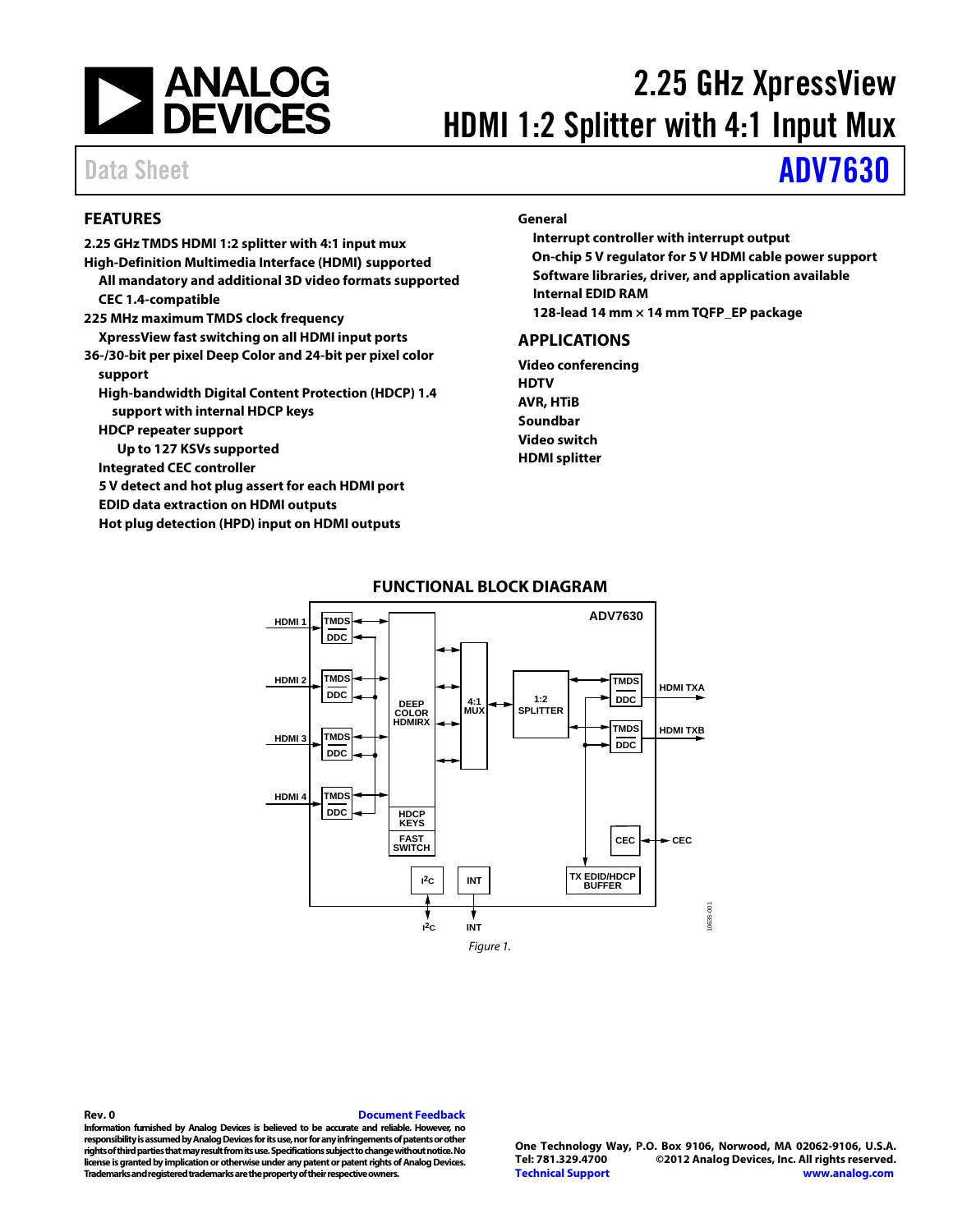# **TABLE OF CONTENTS**

# <span id="page-1-0"></span>**REVISION HISTORY**

9/12-Revision 0: Initial Version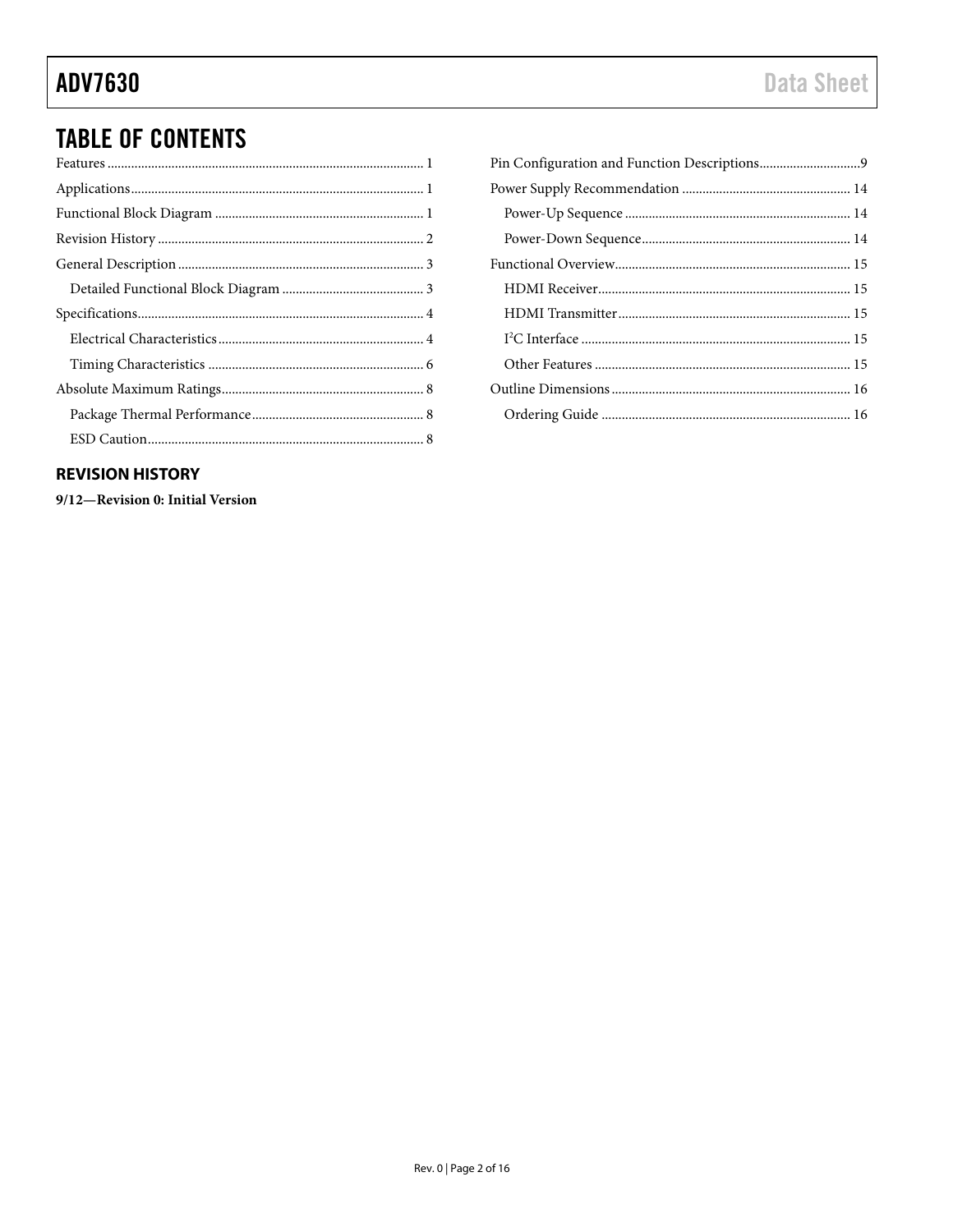# <span id="page-2-1"></span><span id="page-2-0"></span>GENERAL DESCRIPTION

The [ADV7630](http://www.analog.com/ADV7630) is a high quality 1:2 HDMI® splitter with 4:1 input multiplexer. It incorporates a four-input HDMI receiver and dual transmitter functions onto a single chip. The [ADV7630](http://www.analog.com/ADV7630) supports all mandatory HDMI 3D TV formats, HDTV formats up to 1080p 36-bits per pixel Deep Color, and display resolutions up to 1080p60. The reception of HDCP encrypted video is also supported by the HDMI receiver with TMDS The HDMI video transmitted to the downstream device by the transmitter. HDMI output features dedicated DDC lines with an HDCP encryption engine.

The [ADV7630](http://www.analog.com/ADV7630) integrates an HDMI CEC controller that supports the capability discovery and control (CDC) feature.

The [ADV7630](http://www.analog.com/ADV7630) incorporates XpressView™ fast switching on all input HDMI ports. Using an Analog Devices, Inc., hardwarebased HDCP engine that minimizes software overhead, XpressView technology allows fast switching between all HDMI input ports in less than 1 second.

Each HDMI input port has dedicated 5 V detect and hot plug assert pins. The HDMI receiver also includes an integrated equalizer that ensures robust operation of the interface even with long and low quality cables.

Each HDMI has a dedicated hot plug detect port and DDC lines along with an internal HDCP encryption engine.

The [ADV7630](http://www.analog.com/ADV7630) features an EDID replicator and internal EDID RAM. On the transmitter side, DDC control allows reading back EDID data from sink. As the part incorporates an internal regulator, the EDID functionality on the receiver's side can be powered from the HDMI cable when ac power is removed from the system.

Fabricated in an advanced CMOS process, th[e ADV7630](http://www.analog.com/ADV7630) is provided in a 14 mm  $\times$  14 mm, 128-lead surface-mount TQFP\_EP, RoHS-compliant package and is specified over the 0°C to 70°C temperature range.



**DETAILED FUNCTIONAL BLOCK DIAGRAM**

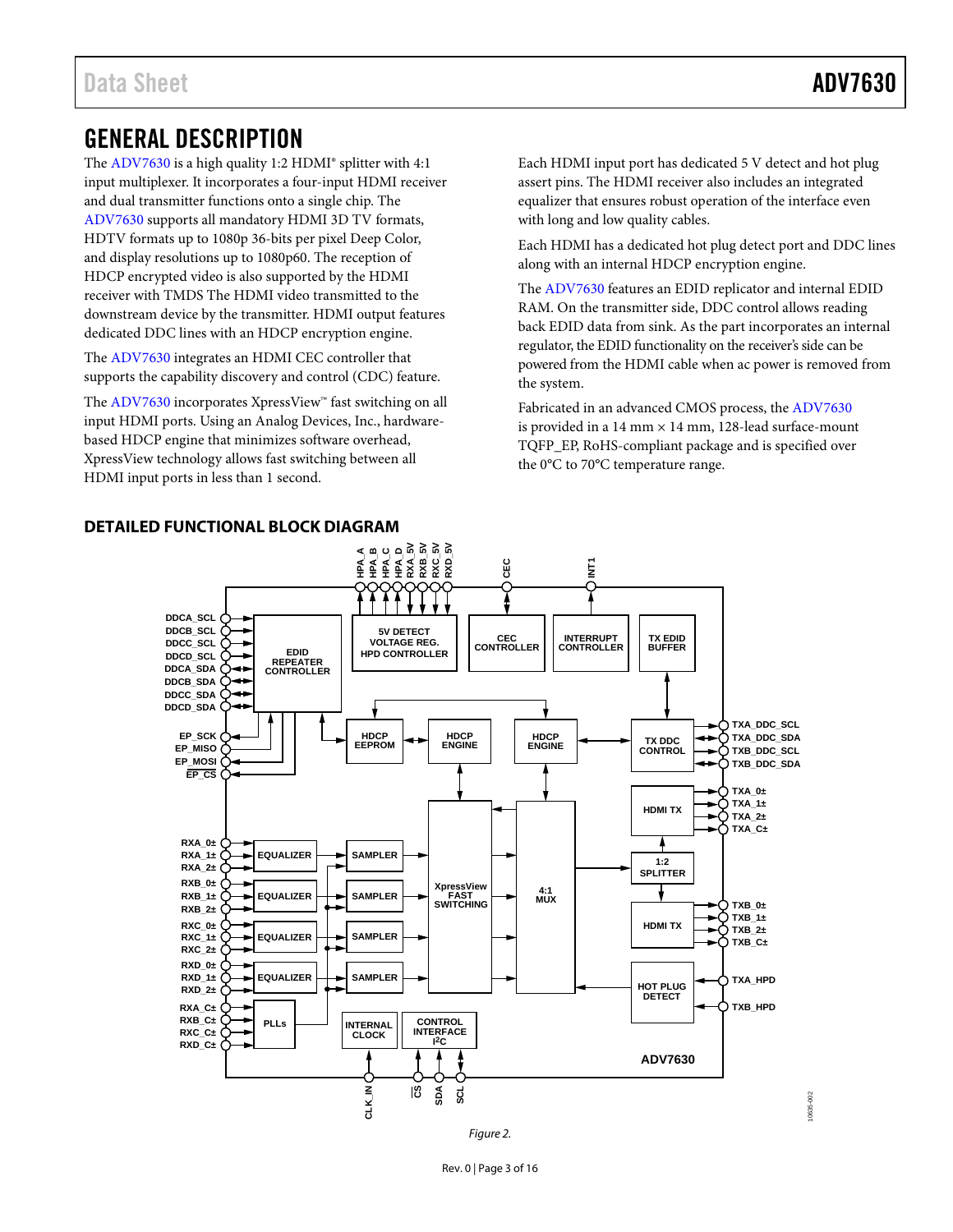# <span id="page-3-0"></span>**SPECIFICATIONS**

DVDD, TXA\_PVDD, TXB\_PVDD, CVDD, TX\_AVDD at 1.71 V to 1.89 V; DVDDIO, TVDD, SYS\_3P3V at 3.14 V to 3.46 V;  $T_{\text{MIN}}$  to  $T<sub>MAX</sub> = 0°C$  to 70°C, unless otherwise noted.

# <span id="page-3-1"></span>**ELECTRICAL CHARACTERISTICS**

| <b>Parameter</b>                           | Symbol                     | <b>Test Conditions/Comments</b>                                                                                             | Min  | <b>Typ</b> | Max  | Unit         |
|--------------------------------------------|----------------------------|-----------------------------------------------------------------------------------------------------------------------------|------|------------|------|--------------|
| <b>DIGITAL INPUTS</b>                      |                            |                                                                                                                             |      |            |      |              |
| Input High Voltage                         | $V_{\text{IH}}$            | Digital inputs                                                                                                              | 2    |            |      | $\vee$       |
| Input Low Voltage                          | $V_{IL}$                   | Digital inputs                                                                                                              |      |            | 0.8  | v            |
| <b>Input Current</b>                       | $I_{IN}$                   | RESET, CS, EP_MISO                                                                                                          |      | 40         |      | μA           |
|                                            |                            | Other digital inputs                                                                                                        |      | 10         |      | μA           |
| Input Capacitance <sup>1</sup>             | $C_{\text{IN}}$            | <b>Excluding differential HDMI inputs</b>                                                                                   |      |            | 20   | pF           |
| DIGITAL INPUTS (5 V TOLERANT) <sup>2</sup> |                            |                                                                                                                             |      |            |      |              |
| Input High Voltage                         | $\mathsf{V}_{\mathsf{IH}}$ |                                                                                                                             | 2.6  |            |      | V            |
| Input Low Voltage                          | $V_{IL}$                   |                                                                                                                             |      |            | 0.8  | v            |
| High Impedance Leakage Current             | LEAK                       | DDCA_SCL, DDCB_SCL, DDCC_SCL, DDCD_SCL,<br>DDCA_SDA, DDCB_SDA, DDCC_SDA, DDCD_SDA,<br>TXA_DDC_SDA, TXB_DDC_SDA <sup>3</sup> |      | 30         |      | μA           |
|                                            |                            | TXA_HPD, TXB_HPD                                                                                                            |      | 10         |      | μA           |
| <b>DIGITAL OUTPUTS</b>                     |                            |                                                                                                                             |      |            |      |              |
| Output High Voltage                        | $V_{OH}$                   |                                                                                                                             | 2.4  |            |      | $\mathsf{V}$ |
| Output Low Voltage                         | $V_{OL}$                   |                                                                                                                             |      |            | 0.4  | v            |
| High Impedance Leakage Current             | LEAK                       | DDCA_SDA, DDCB_SDA, DDCC_SDA, DDCD_SDA,<br>TXA_DDC_SDA, TXB_DDC_SDA, TXA_DDC_SCL,<br>TXB_DDC_SCL <sup>3</sup>               |      | 30         |      | μA           |
|                                            |                            | All other digital pins                                                                                                      |      | 10         |      | μA           |
| Output Capacitance <sup>1</sup>            | $C_{\text{OUT}}$           | Excluding non-tristable outputs <sup>4</sup>                                                                                |      |            | 20   | pF           |
| POWER REQUIREMENTS <sup>1</sup>            |                            |                                                                                                                             |      |            |      |              |
| Digital Core Power Supply                  | <b>DVDD</b>                |                                                                                                                             | 1.71 | 1.8        | 1.89 | $\vee$       |
| Digital I/O Power Supply                   | <b>DVDDIO</b>              |                                                                                                                             | 3.14 | 3.3        | 3.46 | v            |
| PLL Power Supply TXA                       | TXA_PVDD                   |                                                                                                                             | 1.71 | 1.8        | 1.89 | $\vee$       |
| PLL Power Supply TXB                       | TXB_PVDD                   |                                                                                                                             | 1.71 | 1.8        | 1.89 | $\vee$       |
| <b>Terminator Power Supply</b>             | <b>TVDD</b>                |                                                                                                                             | 3.14 | 3.3        | 3.46 | V            |
| <b>Comparator Power Supply</b>             | <b>CVDD</b>                |                                                                                                                             | 1.71 | 1.8        | 1.89 | v            |
| <b>System Power Supply</b>                 | SYS_3P3V                   |                                                                                                                             | 3.14 | 3.3        | 3.46 | V            |
| TX Analog Power Supply                     | TX_AVDD                    |                                                                                                                             | 1.71 | 1.8        | 1.89 | $\vee$       |
| Power-Up Time                              | $t_{PWRUP}$                |                                                                                                                             |      | 25         |      | ms           |
| <b>Test Condition 1</b>                    |                            |                                                                                                                             |      |            |      |              |
| <b>Digital Core Power Supply</b>           | <b>I</b> <sub>DVDD</sub>   | <b>Test Condition 1</b>                                                                                                     |      | 277        | 303  | mA           |
| Digital I/O Power Supply                   | <b>I</b> <sub>DVDDIO</sub> | <b>Test Condition 1</b>                                                                                                     |      | 0.13       | 0.13 | mA           |
| <b>PLL Power Supply</b>                    | $I_{TX_PVDD}^5$            | <b>Test Condition 1</b>                                                                                                     |      | 85.9       | 97.6 | mA           |
| <b>Terminator Power Supply</b>             | $I_{TVDD}$                 | <b>Test Condition 1</b>                                                                                                     |      | 226        | 227  | mA           |
| <b>Comparator Power Supply</b>             | <b>I</b> CVDD              | <b>Test Condition 1</b>                                                                                                     |      | 307        | 328  | mA           |
| System Power Supply                        | I <sub>SYS_3P3V</sub>      | <b>Test Condition 1</b>                                                                                                     |      | 2.21       | 3.23 | mA           |
| TX Analog Power Supply                     | I <sub>TX_AVDD</sub>       | <b>Test Condition 1</b>                                                                                                     |      | 33.0       | 34.9 | mA           |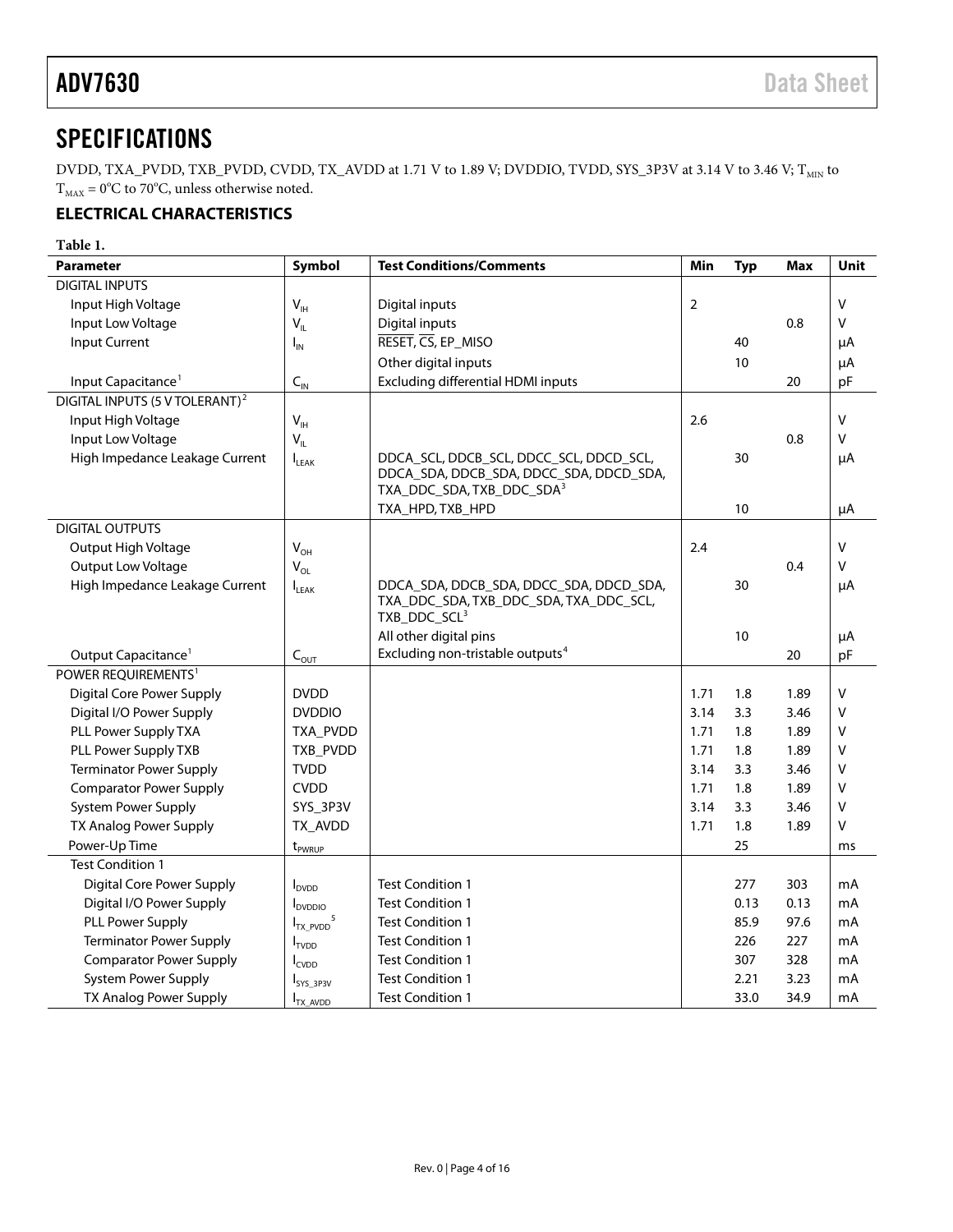# Data Sheet **ADV7630**

| <b>Parameter</b>                 | Symbol                       | <b>Test Conditions/Comments</b> | Min | Typ   | Max   | Unit |
|----------------------------------|------------------------------|---------------------------------|-----|-------|-------|------|
| Test Condition 2                 |                              |                                 |     |       |       |      |
| Power-Down Currents <sup>1</sup> | DVDD PD                      | <b>Test Condition 2</b>         |     | 0.38  | 1.974 | mA   |
|                                  | <b>DVDDIO PD</b>             | <b>Test Condition 2</b>         |     | 0     | 0.128 | mA   |
|                                  | 6<br><sup>I</sup> TX PVDD PD | <b>Test Condition 2</b>         |     | 0.057 | 0.157 | mA   |
|                                  | TVDD PD                      | <b>Test Condition 2</b>         |     | 0.031 | 0.082 | mA   |
|                                  | CVDD PD                      | <b>Test Condition 2</b>         |     | 0.027 | 0.101 | mA   |
|                                  | ISYS 3P3V PD                 | <b>Test Condition 2</b>         |     | 0.050 | 0.217 | mA   |
|                                  | <b>I</b> TX AVDD PD          | <b>Test Condition 2</b>         |     | 3.160 | 3.450 | mA   |

<span id="page-4-0"></span><sup>1</sup> Data recorded during lab characterization.

<span id="page-4-1"></span><sup>2</sup> The following pins are 5 V tolerant: TXA\_DDC\_SCL, TXA\_DDC\_SDA, TXB\_DDC\_SCL, TXB\_DDC\_SDA, DDCA\_SCL, DDCA\_SDA, DDCB\_SCL, DDCB\_SDA, DDCC\_SCL,

DDCC\_SDA, DDCD\_SCL, DDCD\_SDA. <sup>3</sup> SDA pins are bidirectional.

<sup>4</sup> Non-tristatable pins are all differential HDMI TX outputs.

<span id="page-4-4"></span><span id="page-4-3"></span><span id="page-4-2"></span>5 Sum of currents  $I_{TxA\_PVDD}$  and  $I_{TXB\_PVDD}$ <br>6 Sum of currents  $I_{TXA\_PVDD\_PD}$  and  $I_{TXB\_PVDD\_PD}$ .

| <b>Parameter</b>                        | <b>Value Used for Typical Case</b> | <b>Value Used For Maximum Case</b> |
|-----------------------------------------|------------------------------------|------------------------------------|
| <b>TEST CONDITION 1</b>                 |                                    |                                    |
| Number of HDMI Inputs (XpressView Mode) | Four inputs                        | Four inputs                        |
| Video Format (Each HDMI Input)          | 1080p60, 12 bits                   | 1080p60, 12 bits                   |
| <b>HDCP</b> Encryption                  | Transmitter only                   | Transmitter only                   |
| <b>HDCP Decryption</b>                  | Off                                | Off                                |
| Audio                                   | 192 kHz PCM                        | 192 kHz PCM                        |
| Video Pattern (Each HDMI Input)         | Pseudo random                      | Pseudo random                      |
| Number of HDMI Outputs Used             | Two outputs                        | Two outputs                        |
| Temperature                             | $25^{\circ}$ C                     | $70^{\circ}$ C                     |
| Power Supply Voltages                   | Nominal                            | Maximum                            |
| TEST CONDITION 2 (POWER-DOWN)           |                                    |                                    |
| Number of HDMI Inputs (XpressView Mode) | Not applicable                     | Not applicable                     |
| Video Format (Each HDMI Input)          | Not applicable                     | Not applicable                     |
| <b>HDCP</b> Decryption                  | Not applicable                     | Not applicable                     |
| Video Pattern (Each HDMI Input)         | Not applicable                     | Not applicable                     |
| Number of HDMI Outputs Used             | Not applicable                     | Not applicable                     |
| Audio                                   | Not applicable                     | Not applicable                     |
| Temperature                             | $25^{\circ}$ C                     | $70^{\circ}$ C                     |
| Power Supply Voltages                   | Nominal                            | Maximum                            |

## **Table 2. Test Conditions for Power Requirements**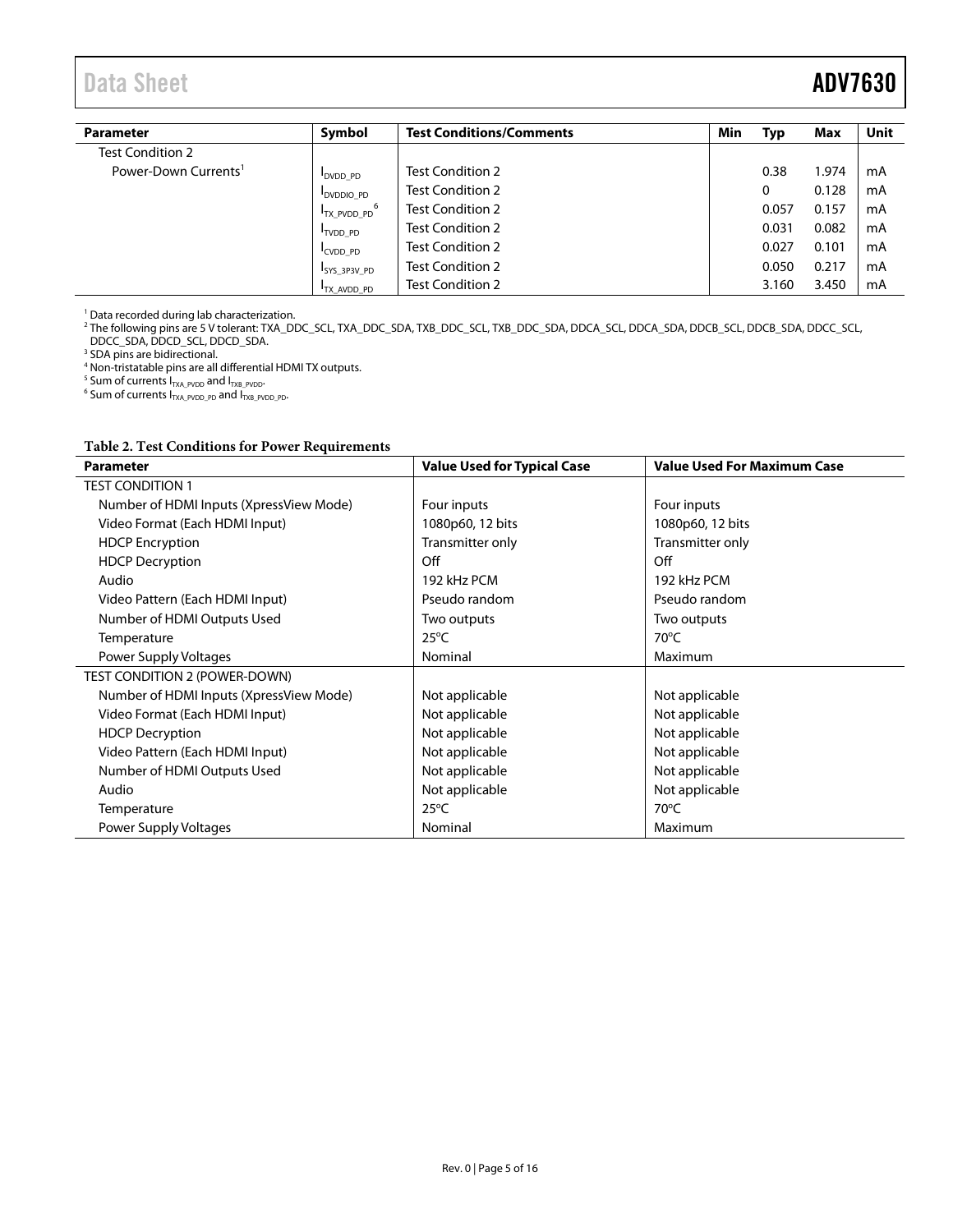# <span id="page-5-0"></span>**TIMING CHARACTERISTICS**

### *Data and I 2 C Timing Characteristics*

**Table 3.**

| Parameter                                       | Symbol                           | Min  | <b>Typ</b> | <b>Max</b> | <b>Unit</b> |
|-------------------------------------------------|----------------------------------|------|------------|------------|-------------|
| <b>CLOCK</b>                                    |                                  |      |            |            |             |
| Clock Frequency, CLK_IN                         |                                  |      | 27.000     |            | <b>MHz</b>  |
| <b>Frequency Stability</b>                      |                                  |      |            | 200        | ppm         |
| <b>TMDS Frequency Range</b>                     |                                  | 25   |            | 225        | <b>MHz</b>  |
| $I2$ C PORTS <sup>1</sup>                       |                                  |      |            |            |             |
| <b>SCL Frequency</b>                            |                                  |      |            | 400        | kHz         |
| SCL Minimum Pulse Width High                    | $t_1$                            | 600  |            |            | ns          |
| <b>SCL Minimum Pulse Width Low</b>              | t <sub>2</sub>                   | 1.3  |            |            | μs          |
| <b>Start Condition Hold Time</b>                | $t_3$                            | 600  |            |            | ns          |
| <b>Start Condition Setup Time</b>               | $\mathsf{t}_4$                   | 600  |            |            | ns          |
| SDA Setup Time                                  | t <sub>5</sub>                   | 100  |            |            | ns          |
| SCL and SDA Rise Time                           | $t_6$                            |      |            | 300        | ns          |
| <b>SCL and SDA Fall Time</b>                    | $t_7$                            |      |            | 300        | ns          |
| <b>Stop Condition Setup Time</b>                | $\rm t_s$                        | 0.6  |            |            | μs          |
| <b>RESET FEATURE</b>                            |                                  |      |            |            |             |
| <b>RESET Pulse Width</b>                        |                                  | 5    |            |            | ms          |
| SPI PORT <sup>1</sup>                           |                                  |      |            |            |             |
| EP_CS Falling Edge Before First EP_SCK Edge     | $t_{CSL}$                        |      | 191.4      | 217.5      | ns          |
| EP_CS Rising Edge After Last Rising EP_SCK Edge | $t_{CSH}$                        |      | 191.4      | 217.5      | ns          |
| <b>SCLK Low Pulse Width</b>                     | $t_{\rm SL}$                     |      | 191.4      | 217.5      | ns          |
| <b>SCLK High Pulse Width</b>                    | $t_{SH}$                         |      | 191.4      | 217.5      | ns          |
| Data Output Valid After EP SCK Edge             | $\rm t_{_{DAV}}$                 |      |            | 27.2       | ns          |
| Data Output Setup Before EP_SCK Edge            | $t_{DOSU}$                       |      |            | 217.5      | ns          |
| Data Input Setup Time Before EP_SCK Edge        | $\rm t_{\scriptscriptstyle DSU}$ | 21.3 |            |            | ns          |
| Data Input Hold Time After EP SCK Edge          | $\rm t_{\scriptscriptstyle DHD}$ | 21.3 |            |            | ns          |

<sup>1</sup> Data guaranteed by design.

# *Timing Diagrams*

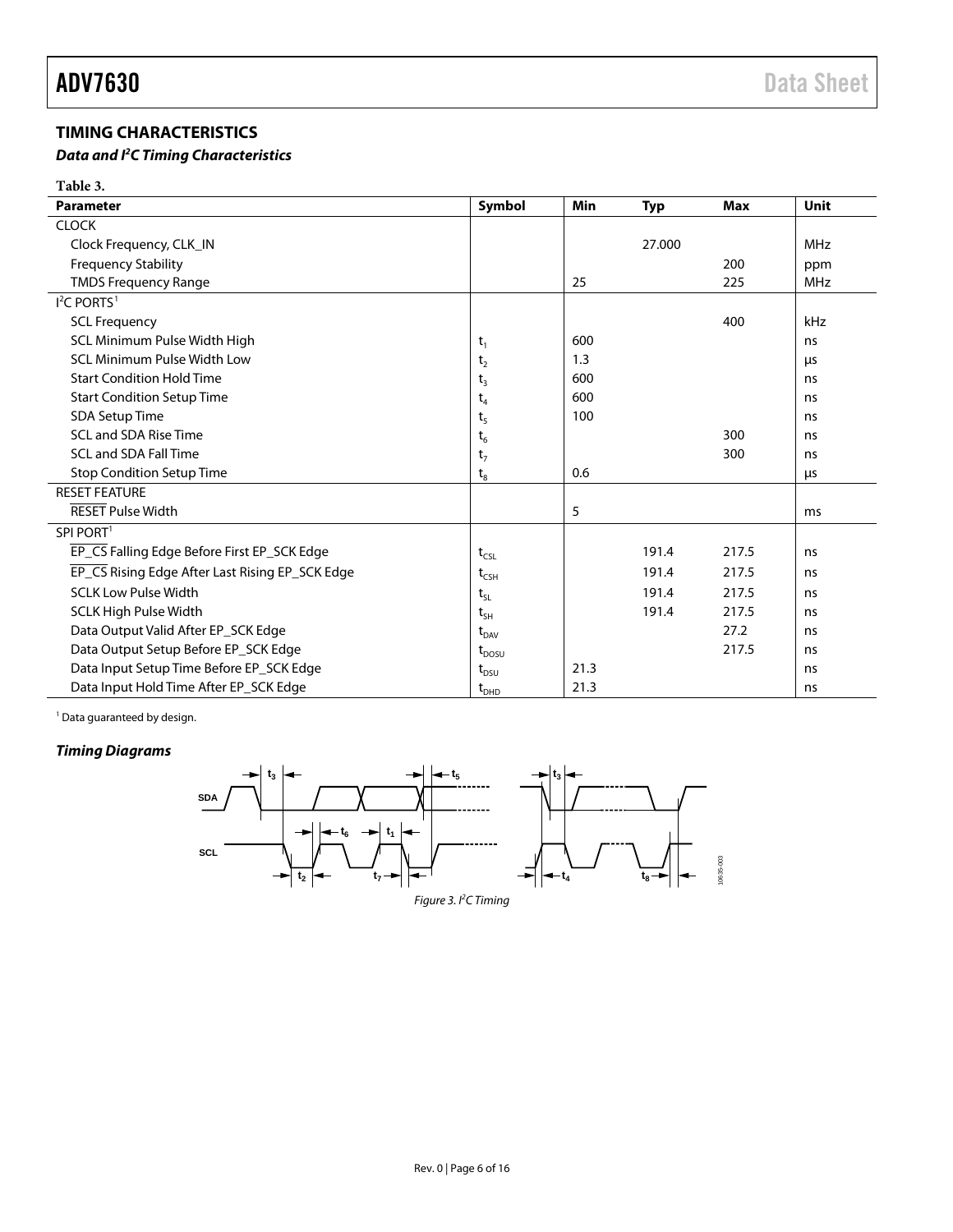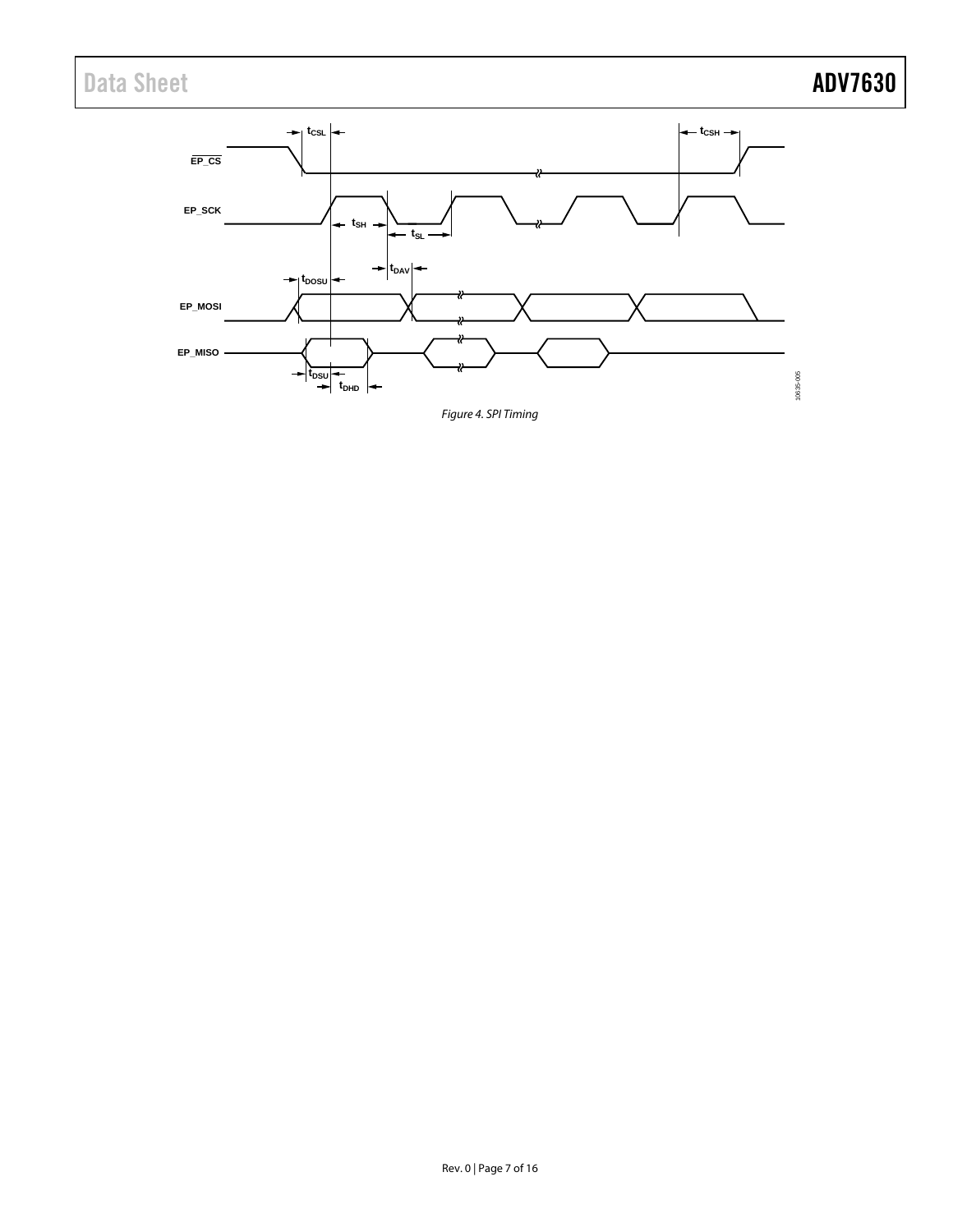# <span id="page-7-0"></span>ABSOLUTE MAXIMUM RATINGS

### **Table 4.**

| <b>Parameter</b>                                   | Rating                              |
|----------------------------------------------------|-------------------------------------|
| CVDD to GND                                        | 2.2V                                |
| DVDD to GND                                        | 2.2V                                |
| TVDD to GND                                        | 3.9 V                               |
| TX AVDD to GND                                     | 2.2V                                |
| TXA PVDD to GND                                    | 2.2V                                |
| TXB PVDD to GND                                    | 2.2V                                |
| SYS 3P3V to GND                                    | 3.9V                                |
| DVDDIO to GND                                      | 3.9V                                |
| Digital Inputs Voltage to GND                      | $GND - 0.3 V$ to DVDDIO + 0.3 V     |
| Analog Inputs Voltage to GND                       | GND - 0.3 V to TXA_PVDD + 0.3 V     |
| HDMI Digital Inputs Voltage to GND                 | $GND - 0.3$ V to $TVDD + 0.3$ V     |
| 5 V Tolerant Digital Inputs to<br>$GND^{1, 3, 6}$  | GND - 0.3 V to 5.5 V                |
| 5 V Digital Inputs <sup>2</sup>                    |                                     |
| 5 V Tolerant Digital Outputs to GND <sup>3,6</sup> | GND - 0.3 V to 5.5 V                |
| Digital Outputs Voltage to GND <sup>4, 5</sup>     | $GND - 0.3 V$ to DVDDIO + 0.3 V     |
| Analog Outputs Voltage to GND                      | $GND - 0.3$ V to $CVDD + 0.3$ V     |
| <b>HDMI Digital Outputs to GND</b>                 | $GND - 0.3$ V to TVDD + 0.3 V       |
| Maximum Junction Temperature                       | $125^{\circ}$ C                     |
| $(T_{J MAX})$                                      |                                     |
| Storage Temperature Range                          | $-60^{\circ}$ C to $+150^{\circ}$ C |
| Infrared Reflow Soldering (20 sec)                 | 260°C                               |

<sup>1</sup> The following pins are 3.3 V inputs, 5 V tolerant: TXB\_HPD, TXB\_DDC\_SDA,, TXA\_HPD, TXA\_DDC\_SDA, DDCA\_SCL, DDCB\_SCL, DDCC\_SCL, DDCD\_SCL.

2 The following pins are 5 V inputs: RXA\_5V, RXB\_5V, RXC\_5V, RXD\_5V.

<sup>3</sup> The following pins are 3.3 V outputs, 5 V tolerant: TXB\_DDC\_SCL,

TXA\_DDC\_SCL, HPA\_D, HPA\_C, HPA\_B, HPA\_A.

4 Except the DDCA\_SDA, DDCB\_SDA, DDCC\_SDA, DDCD\_SDA, EP\_MOSI, EP\_SCK, and  $\overline{EP\_CS}$  pins, which are kept to GND – 0.3 V to REG\_3P3V.

 Except the REG\_3P3V output, which is kept to GND – 0.3 V to SYS\_3P3 + 0.3 V and REG\_1P8V output, which is kept to GND - 0.3 V to DVDD + 0.3 V. The following pins are 3.3 V bidirectional input/outputs, 5 V tolerant:

TXA\_DDC\_SDA, TXB\_DDC\_SDA, DDCA\_SDA, DDCB\_SDA, DDCC\_SDA, and DDCD\_SDA.

Stresses above those listed under Absolute Maximum Ratings may cause permanent damage to the device. This is a stress rating only; functional operation of the device at these or any

other conditions above those indicated in the operational section of this specification is not implied. Exposure to absolute maximum rating conditions for extended periods may affect device reliability.

### <span id="page-7-1"></span>**PACKAGE THERMAL PERFORMANCE**

To reduce power consumption when using the [ADV7630,](http://www.analog.com/ADV7630) the user is advised to turn off the unused sections of the part.

Due to PCB metal variation and, therefore, variation in PCB heat conductivity, the value of  $\theta_{IA}$  may differ for various PCBs.

The most efficient measurement solution is obtained using the package surface temperature to estimate the die temperature because this eliminates the variance associated with the  $\theta$ <sub>IA</sub> value.

The maximum junction temperature  $(T_{JMAX})$  of 125°C must not be exceeded. The following equation calculates the junction temperature using the measured package surface temperature and applies only when no heat sink is used on the device under test (DUT):

$$
T_{J} = T_{S} + (\Psi_{JT} \times W_{TOTAL})
$$

where:

 $T<sub>S</sub>$  is the package surface temperature ( $\rm{^{\circ}C}$ ).

*ΨJT* is 0.22°C/W for the 128-lead TQFP\_EP.

 $W_{TOTAL}$  = ((*CVDD* ×  $I_{CVDD}$ ) + (0.2 ×  $TVDD$  ×  $I_{TVDD}$ ) + (*DVDD* × *IDVDD*) + (*TX\_AVDD* × *ITX\_AVDD*) + (*TXA\_PVDD* × *ITXA\_PVDD*) +  $(TXB\_PVDD \times I_{TXA\_PVDD}) + (DVDDIO \times I_{DVDDIO}) + N_{TX} \times P_{TX}$ 

where:

0.2 is 20% of the TVDD power that is dissipated on the part itself.

*N<sub>TX</sub>* is the number of connected and active TX ports.

 $P_{TX} = 28$  mW minus average power dissipated on-chip of each HDMI transmitters.

### <span id="page-7-2"></span>**ESD CAUTION**



ESD (electrostatic discharge) sensitive device. Charged devices and circuit boards can discharge without detection. Although this product features patented or proprietary protection circuitry, damage may occur on devices subjected to high energy ESD. Therefore, proper ESD precautions should be taken to avoid performance degradation or loss of functionality.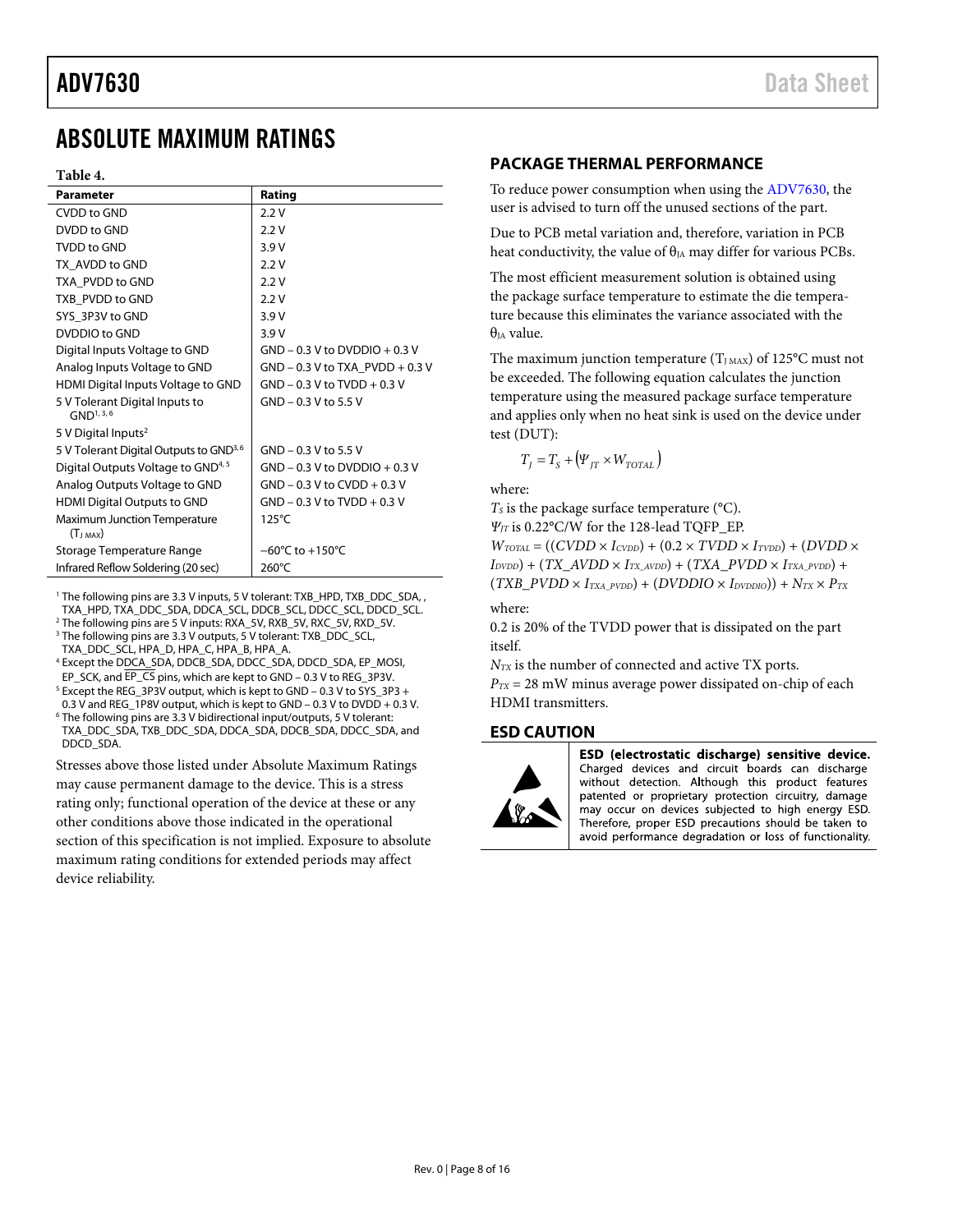### <span id="page-8-0"></span>PIN CONFIGURATION AND FUNCTION DESCRIPTIONS **RXA\_2+ RXA\_0+ RXA\_0– RXA\_C+ RXA\_C– CVDD DVDD RXB\_2+ RXB\_2– RXB\_1+ RXB\_1– TVDD RXB\_0+ RXB\_0– RXB\_C+ RXB\_C– RXC\_C+ RXC\_C– CVDD RXA\_1+ RXA\_1– RXC\_2+ RXC\_2– RXC\_1+ RXC\_1– TVDD RXC\_0+ RXC\_0– TVDD CVDD** cop **RXA\_2– 121 117 112 128 127 126 125 124 123 122 120 119 118 116 115 114 113 111 110 109 108 107 106 105 104 103 102 101 100 99 98 97 1 PIN 1 DNC 2 IDENTIFIER**



NOTES<br>1. PINS LABELED NC CAN BE ALLOWED TO FLOAT, BUT IT IS BETTER TO CONNECT THESE PINS TO GROUND.<br>2. EXPOSED PAD SHOULD BE CONNECTED TO GND.<br>2. EXPOSED PAD SHOULD BE CONNECTED TO GND.<br>3. DNC = DO NOT CONNECT TO THIS PIN.

<span id="page-8-1"></span>

*Figure 5. Pin Configuration*

10635-008 10635-008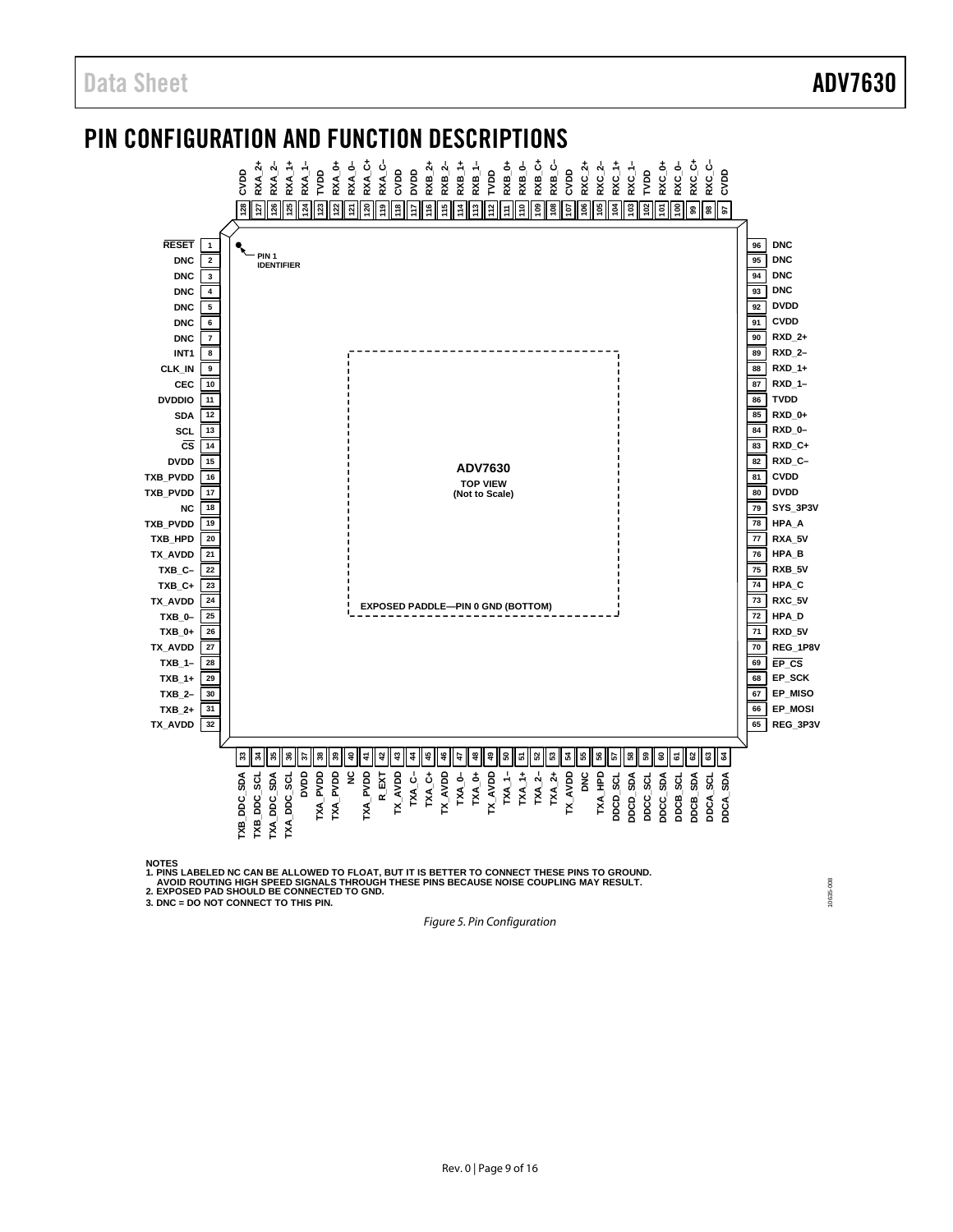# **Table 5. Pin Function Descriptions**

| Pin No.                 | Mnemonic                 | <b>Type</b>              | <b>Description</b>                                                                                                                                                                                                                                                                                                                                                |
|-------------------------|--------------------------|--------------------------|-------------------------------------------------------------------------------------------------------------------------------------------------------------------------------------------------------------------------------------------------------------------------------------------------------------------------------------------------------------------|
| 0                       | GND                      | Ground                   | The Exposed Pad Should be Connected to GND.                                                                                                                                                                                                                                                                                                                       |
| 1                       | <b>RESET</b>             | Miscellaneous<br>digital | System Reset Input. Active low. A minimum low reset pulse width of 5 ms is required<br>to reset the ADV7630 circuitry.                                                                                                                                                                                                                                            |
| 2 to 7, 55,<br>93 to 96 | <b>DNC</b>               | Do not connect           | Do not connect to this pin.                                                                                                                                                                                                                                                                                                                                       |
| 8                       | INT <sub>1</sub>         | Miscellaneous<br>digital | Interrupt Output Pin.                                                                                                                                                                                                                                                                                                                                             |
| 9                       | CLK_IN                   | Digital input            | Input Pin for a 3.3 V 27.000 MHz Clock Oscillator. The following frequencies are also<br>supported: 24 MHz, 24.576 MHz, and 28.63636 MHz.                                                                                                                                                                                                                         |
| 10                      | CEC                      | Digital<br>input/output  | <b>Consumer Electronic Control Channel.</b>                                                                                                                                                                                                                                                                                                                       |
| 11                      | <b>DVDDIO</b>            | Power                    | Digital I/O Supply Voltage (3.3 V).                                                                                                                                                                                                                                                                                                                               |
| 12                      | <b>SDA</b>               | Digital<br>input/output  | I <sup>2</sup> C Port Serial Data Input/Output Pin. SDA is the data line for the control port.                                                                                                                                                                                                                                                                    |
| 13                      | SCL                      | Digital input            | I <sup>2</sup> C Port Serial Clock Input. SCL is the clock line for the control port.                                                                                                                                                                                                                                                                             |
| 14                      | $\overline{\mathsf{CS}}$ | Digital input            | Chip Select Pin. Pulling this pin up causes the I <sup>2</sup> C state machine to ignore I <sup>2</sup> C<br>transmission. This pin has internal pull-down.                                                                                                                                                                                                       |
| 15                      | <b>DVDD</b>              | Power                    | Digital Core Supply Voltage (1.8 V).                                                                                                                                                                                                                                                                                                                              |
| 16                      | TXB_PVDD                 | Power                    | 1.8 V Power Supply for PLL. This supply should be filtered and as quiet as possible. It<br>should be kept separately from TXA_PVDD to avoid possible crosstalk. This power<br>supply must be filtered with a ferrite bead and decoupled with 100 nF in parallel with<br>10 nF capacitors. The 100 nF and 10 nF capacitors must be placed close to the<br>package. |
| 17                      | TXB_PVDD                 | Power                    | 1.8 V Power Supply for PLL. This supply should be filtered and as quiet as possible. It<br>should be kept separately from TXA_PVDD to avoid possible crosstalk. This power<br>supply must be filtered with a ferrite bead and decoupled with 100 nF in parallel with<br>10 nF capacitors. The 100 nF and 10 nF capacitors must be placed close to the<br>package. |
| 18,40                   | <b>NC</b>                | Not connected            | This pin is not connected internally (see Figure 5).                                                                                                                                                                                                                                                                                                              |
| 19                      | TXB_PVDD                 | Power                    | 1.8 V Power Supply for PLL. This supply should be filtered and as quiet as possible. It<br>should be kept separately from TXA_PVDD to avoid possible crosstalk. This power<br>supply must be filtered with a ferrite bead and decoupled with 100 nF in parallel with<br>10 nF capacitors. The 100 nF and 10 nF capacitors must be placed close to the<br>package. |
| 20                      | TXB_HPD                  | Digital input            | Hot Plug Detect Signal of HDMI Output Port B. This pin indicates to the interface whether<br>the receiver is connected. It supports 1.8 V to 5 V CMOS logic levels.                                                                                                                                                                                               |
| 21                      | TX AVDD                  | Power                    | 1.8 V Power Supply for TMDS Outputs.                                                                                                                                                                                                                                                                                                                              |
| 22                      | $TXB_C -$                | <b>HDMI</b> output       | TMDS Clock Output Complement of HDMI Output Port B.                                                                                                                                                                                                                                                                                                               |
| 23                      | $TXB_C+$                 | <b>HDMI</b> output       | TMDS Clock Output True of HDMI Output Port B.                                                                                                                                                                                                                                                                                                                     |
| 24                      | TX_AVDD                  | Power                    | 1.8 V Power Supply for TMDS Outputs.                                                                                                                                                                                                                                                                                                                              |
| 25                      | $TXB_0-$                 | <b>HDMI</b> output       | TMDS Output Channel 0 Complement of HDMI Output Port B.                                                                                                                                                                                                                                                                                                           |
| 26                      | $TXB_0+$                 | <b>HDMI</b> output       | TMDS Output Channel 0 True of HDMI Output Port B.                                                                                                                                                                                                                                                                                                                 |
| 27                      | TX_AVDD                  | Power                    | 1.8 V Power Supply for TMDS Outputs.                                                                                                                                                                                                                                                                                                                              |
| 28                      | $TXB_1 -$                | <b>HDMI</b> output       | TMDS Output Channel 1 Complement of HDMI Output Port B.                                                                                                                                                                                                                                                                                                           |
| 29                      | $TXB_1+$                 | <b>HDMI</b> output       | TMDS Output Channel 1 True of HDMI Output Port B.                                                                                                                                                                                                                                                                                                                 |
| 30                      | $TXB_2-$                 | <b>HDMI</b> output       | TMDS Output Channel 2 Complement of HDMI Output Port B.                                                                                                                                                                                                                                                                                                           |
| 31                      | $TXB_2+$                 | <b>HDMI</b> output       | TMDS Output Channel 2 True of HDMI Output Port B.                                                                                                                                                                                                                                                                                                                 |
| 32                      | TX_AVDD                  | Power                    | 1.8 V Power Supply for TMDS Outputs.                                                                                                                                                                                                                                                                                                                              |
| 33                      | TXB_DDC_SDA              | Digital<br>input/output  | HDCP Master Serial Data of HDMI Output Port B. TXB_DDC_SDA is a 3.3 V open-drain<br>input/output that is 5 V tolerant.                                                                                                                                                                                                                                            |
| 34                      | TXB_DDC_SCL              | Digital output           | HDCP Master Serial Clock of HDMI Output Port B. TXB_DDC_SCL is a 3.3 V open-drain<br>output that is 5 V tolerant.                                                                                                                                                                                                                                                 |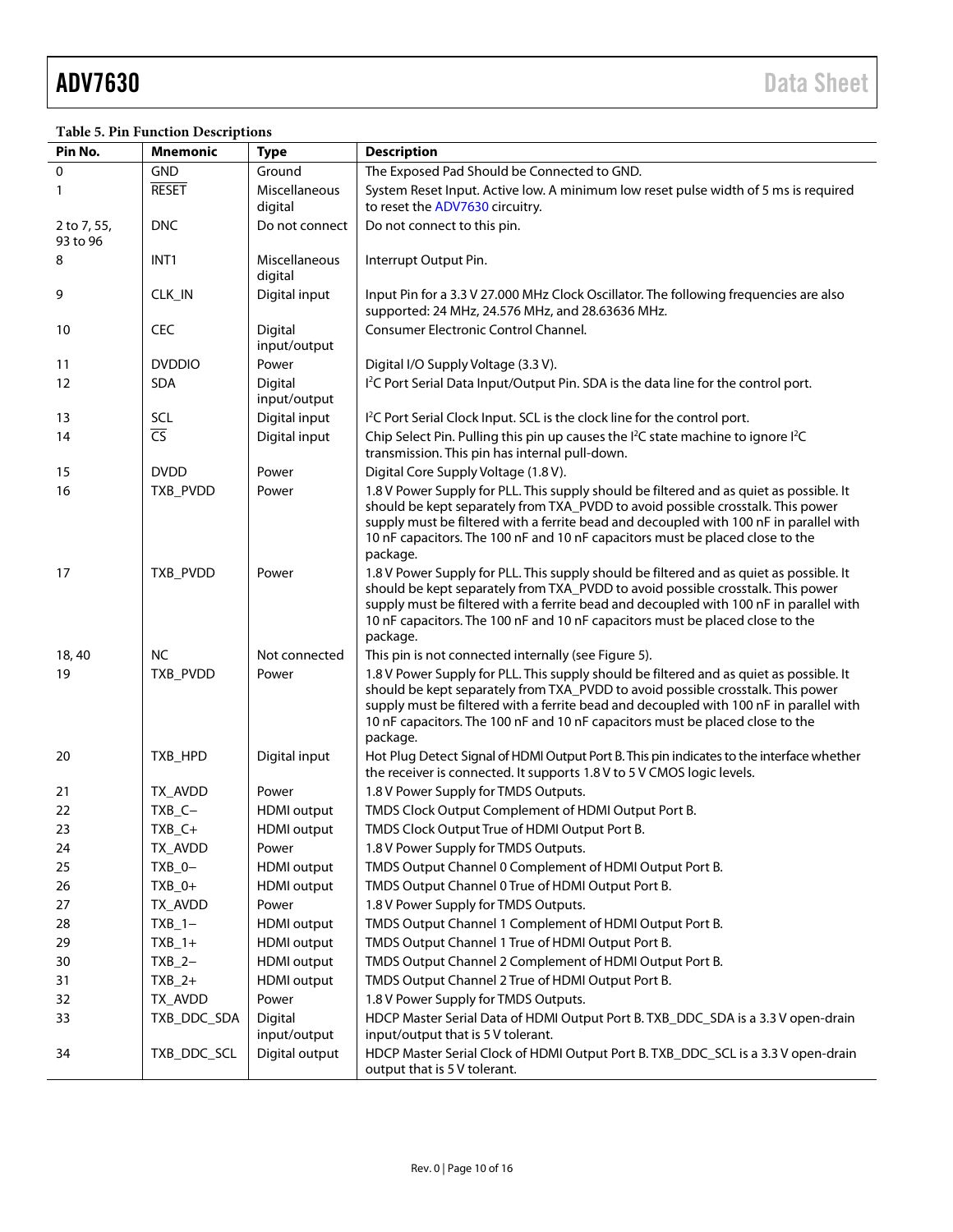# Data Sheet **ADV7630**

| Pin No. | <b>Mnemonic</b> | <b>Type</b>             | <b>Description</b>                                                                                                                                                                                                                                                                                                                                                |
|---------|-----------------|-------------------------|-------------------------------------------------------------------------------------------------------------------------------------------------------------------------------------------------------------------------------------------------------------------------------------------------------------------------------------------------------------------|
| 35      | TXA_DDC_SDA     | Digital                 | HDCP Master Serial Data of HDMI Output Port A. TXA_DDC_SDA is a 3.3 V open-drain                                                                                                                                                                                                                                                                                  |
|         |                 | input/output            | input/output that is 5 V tolerant.                                                                                                                                                                                                                                                                                                                                |
| 36      | TXA_DDC_SCL     | Digital output          | HDCP Master Serial Clock of HDMI Output Port A. TXA_DDC_SCL is a 3.3 V open-drain<br>output that is 5 V tolerant.                                                                                                                                                                                                                                                 |
| 37      | <b>DVDD</b>     | Power                   | Digital Core Supply Voltage (1.8 V).                                                                                                                                                                                                                                                                                                                              |
| 38      | TXA_PVDD        | Power                   | 1.8 V Power Supply for PLL. This supply should be filtered and as quiet as possible. It<br>should be kept separately from TXB_PVDD to avoid possible crosstalk. This power<br>supply must be filtered with a ferrite bead and decoupled with 100 nF in parallel with<br>10 nF capacitors. The 100 nF and 10 nF capacitors must be placed close to the<br>package. |
| 39      | TXA_PVDD        | Power                   | 1.8 V Power Supply for PLL. This supply should be filtered and as quiet as possible. It<br>should be kept separately from TXB_PVDD to avoid possible crosstalk. This power<br>supply must be filtered with a ferrite bead and decoupled with 100 nF in parallel with<br>10 nF capacitors. The 100 nF and 10 nF capacitors must be placed close to the<br>package. |
| 41      | TXA_PVDD        | Power                   | 1.8 V Power Supply for PLL. This supply should be filtered and as quiet as possible. It<br>should be kept separately from TXB_PVDD to avoid possible crosstalk. This power<br>supply must be filtered with a ferrite bead and decoupled with 100 nF in parallel with<br>10 nF capacitors. The 100 nF and 10 nF capacitors must be placed close to the<br>package. |
| 42      | R_EXT           | Input                   | Sets internal reference currents. Place a 470 $\Omega$ resistor (1% tolerance) between this pin<br>and ground.                                                                                                                                                                                                                                                    |
| 43      | TX AVDD         | Power                   | 1.8 V Power Supply for TMDS Outputs.                                                                                                                                                                                                                                                                                                                              |
| 44      | TXA_C-          | <b>HDMI</b> output      | TMDS Clock Output Complement of HDMI Output Port A.                                                                                                                                                                                                                                                                                                               |
| 45      | $TXA_C+$        | <b>HDMI</b> output      | TMDS Clock Output True of HDMI Output Port A.                                                                                                                                                                                                                                                                                                                     |
| 46      | TX_AVDD         | Power                   | 1.8 V Power Supply for TMDS Outputs.                                                                                                                                                                                                                                                                                                                              |
| 47      | TXA_0-          | <b>HDMI</b> output      | TMDS Output Channel 0 Complement of HDMI Output Port A.                                                                                                                                                                                                                                                                                                           |
| 48      | TXA_0+          | <b>HDMI</b> output      | TMDS Output Channel 0 True of HDMI Output Port A.                                                                                                                                                                                                                                                                                                                 |
| 49      | TX_AVDD         | Power                   | 1.8 V Power Supply for TMDS Outputs.                                                                                                                                                                                                                                                                                                                              |
| 50      | $TXA_1-$        | <b>HDMI</b> output      | TMDS Output Channel 1 Complement of HDMI Output Port A.                                                                                                                                                                                                                                                                                                           |
| 51      | $TXA_1+$        | <b>HDMI</b> output      | TMDS Output Channel 1 True of HDMI Output Port A.                                                                                                                                                                                                                                                                                                                 |
| 52      | $TXA_2-$        | <b>HDMI</b> output      | TMDS Output Channel 2 Complement of HDMI Output Port A.                                                                                                                                                                                                                                                                                                           |
| 53      | $TXA_2+$        | <b>HDMI</b> output      | TMDS Output Channel 2 True of HDMI Output Port A.                                                                                                                                                                                                                                                                                                                 |
| 54      | TX_AVDD         | Power                   | 1.8 V Power Supply for TMDS Outputs.                                                                                                                                                                                                                                                                                                                              |
| 56      | TXA_HPD         | Digital input           | Hot Plug Detect Signal of HDMI Output Port A. This pin indicates to the interface<br>whether the receiver is connected. It supports 1.8 V to 5 V CMOS logic levels.                                                                                                                                                                                               |
| 57      | DDCD_SCL        | Digital input           | HDCP Slave Serial Clock Port D. DDCD_SCL is a 3.3 V input that is 5 V tolerant.                                                                                                                                                                                                                                                                                   |
| 58      | DDCD_SDA        | Digital<br>input/output | HDCP Slave Serial Data Port D. DDCD_SDA is a 5 V tolerant 3.3 V input and open-drain<br>output.                                                                                                                                                                                                                                                                   |
| 59      | DDCC SCL        | Digital input           | HDCP Slave Serial Clock Port C. DDCC_SCL is a 3.3 V input that is 5 V tolerant.                                                                                                                                                                                                                                                                                   |
| 60      | DDCC_SDA        | Digital<br>input/output | HDCP Slave Serial Data Port C. DDCC_SDA is a 5 V tolerant 3.3 V input and open-drain<br>output.                                                                                                                                                                                                                                                                   |
| 61      | DDCB_SCL        | Digital input           | HDCP Slave Serial Clock Port B. DDCB_SCL is a 3.3 V input that is 5 V tolerant.                                                                                                                                                                                                                                                                                   |
| 62      | DDCB_SDA        | Digital<br>input/output | HDCP Slave Serial Data Port B. DDCB SDA is a 5 V tolerant 3.3 V input and open-drain<br>output.                                                                                                                                                                                                                                                                   |
| 63      | DDCA_SCL        | Digital input           | HDCP Slave Serial Clock Port A. DDCA_SCL is a 3.3 V input that is 5 V tolerant.                                                                                                                                                                                                                                                                                   |
| 64      | DDCA_SDA        | Digital<br>input/output | HDCP Slave Serial Data Port A. DDCA_SDA is a 5 V tolerant 3.3 V input and open-drain<br>output.                                                                                                                                                                                                                                                                   |
| 65      | REG_3P3V        | Power output            | Output of Internal 3.3 V LDO. Must be connected to ground via decoupling capacitors<br>(10 nF in parallel with 100 nF capacitor). This pin can be used to power up external<br>EDID SPI EEPROM when part is in power-down mode and 5 V is connected to the part<br>from an HDMI cable.                                                                            |
| 66      | EP_MOSI         | Digital output          | SPI Master Output/Slave Input for External EDID Interface.                                                                                                                                                                                                                                                                                                        |
| 67      | EP_MISO         | Digital input           | SPI Master Input/Slave Output for External EDID Interface.                                                                                                                                                                                                                                                                                                        |
| 68      | EP_SCK          | Digital output          | SPI Clock for External EDID Interface.                                                                                                                                                                                                                                                                                                                            |
| 69      | $E P_{S}$       | Digital output          | SPI Chip Select for External EDID Interface.                                                                                                                                                                                                                                                                                                                      |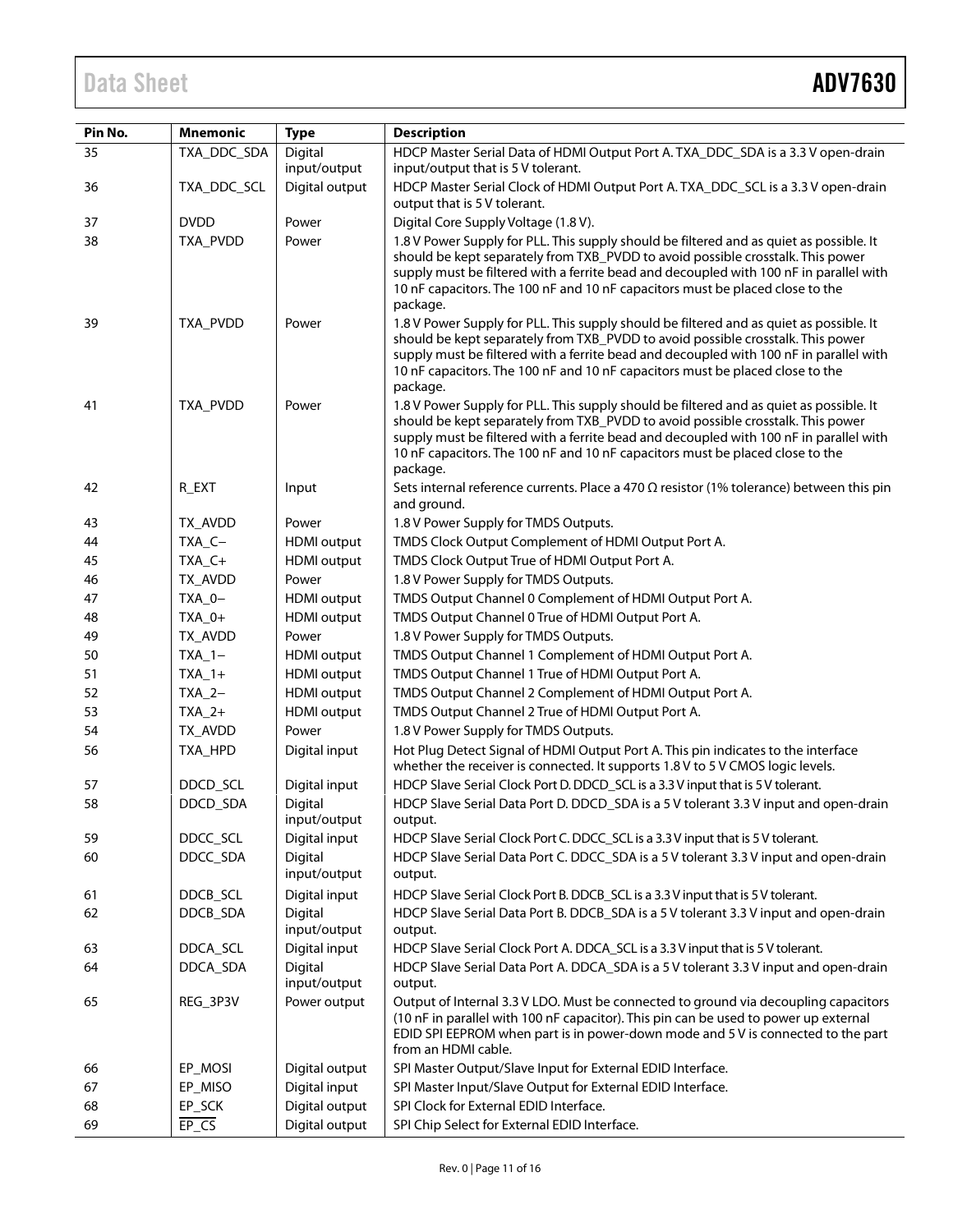| Pin No. | <b>Mnemonic</b> | <b>Type</b>            | <b>Description</b>                                                                                                         |
|---------|-----------------|------------------------|----------------------------------------------------------------------------------------------------------------------------|
| 70      | REG_1P8V        | Power output           | Output of Internal 1.8 V LDO. This pin must be connected only to decoupling<br>capacitors (100 nF in parallel with 10 nF). |
| 71      | RXD_5V          | <b>HDMI</b> input      | 5 V Detect Pin for Port D in the HDMI Interface. This pin is used to power the EDID<br>replicator.                         |
| 72      | HPA_D           | <b>HDMI</b> output     | Hot Plug Assert Signal Output for HDMI Port D.                                                                             |
| 73      | RXC_5V          | <b>HDMI</b> input      | 5 V Detect Pin for Port C in the HDMI Interface. This pin is used to power the EDID<br>replicator.                         |
| 74      | HPA_C           | <b>HDMI</b> output     | Hot Plug Assert Signal Output for HDMI Port C.                                                                             |
| 75      | RXB_5V          | <b>HDMI</b> input      | 5 V Detect Pin for Port B in the HDMI Interface. This pin is used to power the EDID<br>replicator.                         |
| 76      | $HPA_B$         | <b>HDMI</b> output     | Hot Plug Assert Signal Output for HDMI Port B.                                                                             |
| 77      | RXA_5V          | <b>HDMI</b> input      | 5 V Detect Pin for Port A in the HDMI Interface. This pin is used to power the EDID<br>replicator.                         |
| 78      | HPA_A           | <b>HDMI</b> output     | Hot Plug Assert Signal Output for HDMI Port A.                                                                             |
| 79      | SYS_3P3V        | Miscellaneous<br>power | 3.3 V Power Supply.                                                                                                        |
| 80      | <b>DVDD</b>     | Power                  | Digital Core Supply Voltage (1.8 V).                                                                                       |
| 81      | <b>CVDD</b>     | Power                  | HDMI Analog Block Supply Voltage (1.8 V).                                                                                  |
| 82      | $RXD_C -$       | <b>HDMI</b> input      | Digital Input Clock Complement of Port D in the HDMI Interface.                                                            |
| 83      | $RXD_C+$        | <b>HDMI</b> input      | Digital Input Clock True of Port D in the HDMI Interface.                                                                  |
| 84      | $RXD_0-$        | <b>HDMI</b> input      | Digital Input Channel 0 Complement of Port D in the HDMI Interface.                                                        |
| 85      | $RXD_0+$        | <b>HDMI</b> input      | Digital Input Channel 0 True of Port D in the HDMI Interface.                                                              |
| 86      | <b>TVDD</b>     | Power                  | Terminator Supply Voltage (3.3 V).                                                                                         |
| 87      | $RXD_1 -$       | <b>HDMI</b> input      | Digital Input Channel 1 Complement of Port D in the HDMI Interface.                                                        |
| 88      | $RXD_1+$        | <b>HDMI</b> input      | Digital Input Channel 1 True of Port D in the HDMI Interface.                                                              |
| 89      | $RXD_2-$        | <b>HDMI</b> input      | Digital Input Channel 2 Complement of Port D in the HDMI Interface.                                                        |
| 90      | $RXD_2+$        | <b>HDMI</b> input      | Digital Input Channel 2 True of Port D in the HDMI Interface.                                                              |
| 91      | <b>CVDD</b>     | Power                  | HDMI Analog Block Supply Voltage (1.8 V).                                                                                  |
| 92      | <b>DVDD</b>     | Power                  | Digital Core Supply Voltage (1.8 V).                                                                                       |
| 97      | <b>CVDD</b>     | Power                  | HDMI Analog Block Supply Voltage (1.8 V).                                                                                  |
| 98      | $RXC_C -$       | <b>HDMI</b> input      | Digital Input Clock Complement of Port C in the HDMI Interface.                                                            |
| 99      | $RXC_C +$       | <b>HDMI</b> input      | Digital Input Clock True of Port C in the HDMI Interface.                                                                  |
| 100     | RXC_0-          | <b>HDMI</b> input      | Digital Input Channel 0 Complement of Port C in the HDMI Interface.                                                        |
| 101     | RXC_0+          | <b>HDMI</b> input      | Digital Input Channel 0 True of Port C in the HDMI Interface.                                                              |
| 102     | <b>TVDD</b>     | Power                  | Terminator Supply Voltage (3.3 V).                                                                                         |
| 103     | $RXC_1 -$       | <b>HDMI</b> input      | Digital Input Channel 1 Complement of Port C in the HDMI Interface.                                                        |
| 104     | $RXC_1+$        | <b>HDMI</b> input      | Digital Input Channel 1 True of Port C in the HDMI Interface.                                                              |
| 105     | $RXC_2-$        | <b>HDMI</b> input      | Digital Input Channel 2 Complement of Port C in the HDMI Interface.                                                        |
| 106     | $RXC_2+$        | <b>HDMI</b> input      | Digital Input Channel 2 True of Port C in the HDMI Interface.                                                              |
| 107     | <b>CVDD</b>     | Power                  | HDMI Analog Block Supply Voltage (1.8 V).                                                                                  |
| 108     | $RXB_C -$       | <b>HDMI</b> input      | Digital Input Clock Complement of Port B in the HDMI Interface.                                                            |
| 109     | RXB_C+          | <b>HDMI</b> input      | Digital Input Clock True of Port B in the HDMI Interface.                                                                  |
| 110     | $RXB_0-$        | <b>HDMI</b> input      | Digital Input Channel 0 Complement of Port B in the HDMI Interface.                                                        |
| 111     | $RXB_0+$        | <b>HDMI</b> input      | Digital Input Channel 0 True of Port B in the HDMI Interface.                                                              |
| 112     | <b>TVDD</b>     | Power                  | Terminator Supply Voltage (3.3 V).                                                                                         |
| 113     | $RXB_1 -$       | <b>HDMI</b> input      | Digital Input Channel 1 Complement of Port B in the HDMI Interface.                                                        |
| 114     | $RXB_1+$        | <b>HDMI</b> input      | Digital Input Channel 1 True of Port B in the HDMI Interface.                                                              |
| 115     | $RXB_2-$        | <b>HDMI</b> input      | Digital Input Channel 2 Complement of Port B in the HDMI Interface.                                                        |
| 116     | $RXB_2+$        | <b>HDMI</b> input      | Digital Input Channel 2 True of Port B in the HDMI Interface.                                                              |
| 117     | <b>DVDD</b>     | Power                  | Digital Core Supply Voltage (1.8 V).                                                                                       |
| 118     | <b>CVDD</b>     | Power                  | HDMI Analog Block Supply Voltage (1.8 V).                                                                                  |
| 119     | RXA_C-          | <b>HDMI</b> input      | Digital Input Clock Complement of Port A in the HDMI Interface.                                                            |
| 120     | RXA_C+          | <b>HDMI</b> input      | Digital Input Clock True of Port A in the HDMI Interface.                                                                  |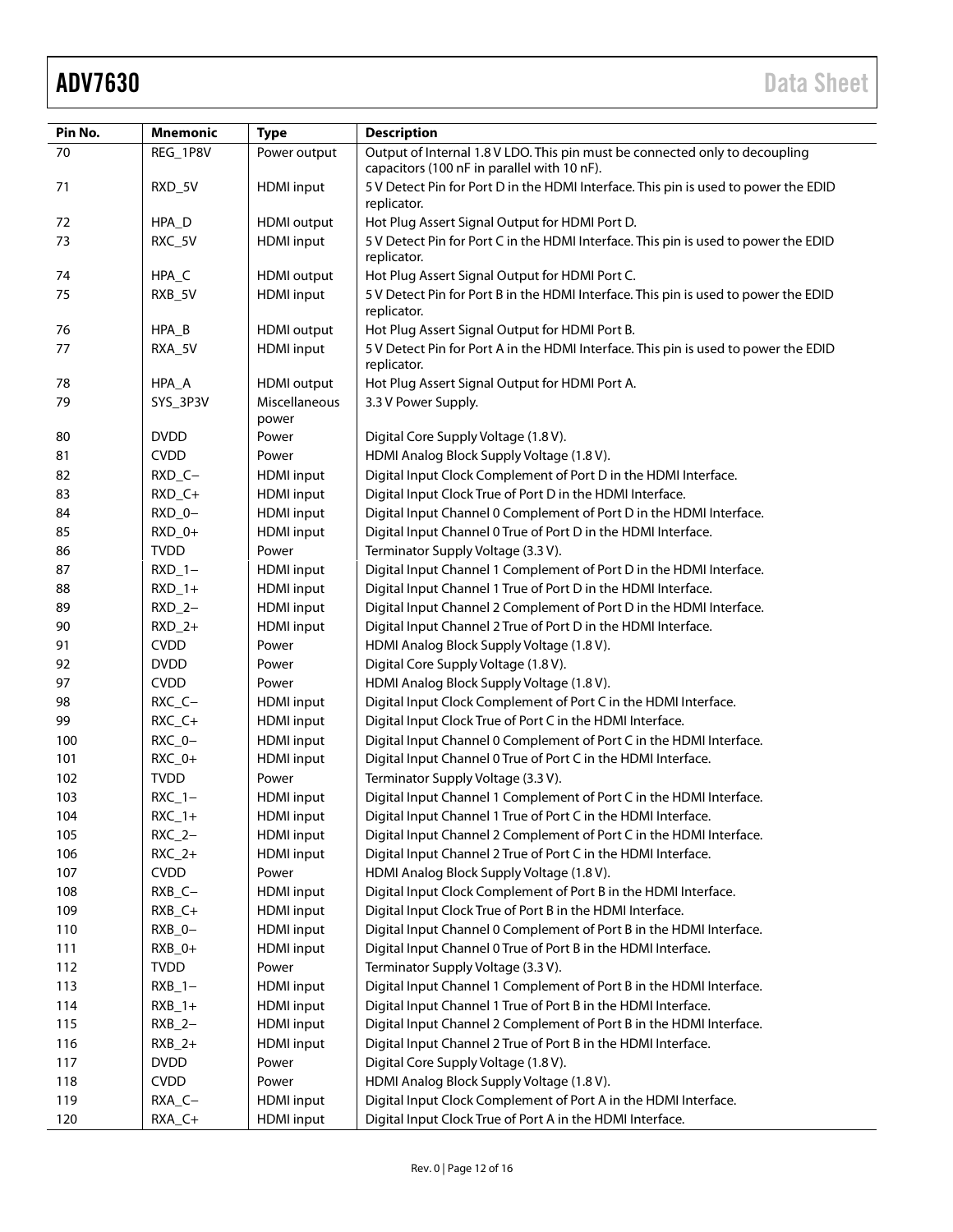# Data Sheet **ADV7630**

| Pin No. | Mnemonic    | <b>Type</b>       | <b>Description</b>                                                  |
|---------|-------------|-------------------|---------------------------------------------------------------------|
| 121     | RXA 0-      | <b>HDMI</b> input | Digital Input Channel 0 Complement of Port A in the HDMI Interface. |
| 122     | RXA 0+      | <b>HDMI</b> input | Digital Input Channel 0 True of Port A in the HDMI Interface.       |
| 123     | <b>TVDD</b> | Power             | Terminator Supply Voltage (3.3 V).                                  |
| 124     | $RXA$ 1-    | <b>HDMI</b> input | Digital Input Channel 1 Complement of Port A in the HDMI Interface. |
| 125     | $RXA$ 1+    | <b>HDMI</b> input | Digital Input Channel 1 True of Port A in the HDMI Interface.       |
| 126     | RXA 2-      | <b>HDMI</b> input | Digital Input Channel 2 Complement of Port A in the HDMI Interface. |
| 127     | $RXA$ 2+    | <b>HDMI</b> input | Digital Input Channel 2 True of Port A in the HDMI Interface.       |
| 128     | <b>CVDD</b> | Power             | HDMI Analog Block Supply Voltage (1.8 V).                           |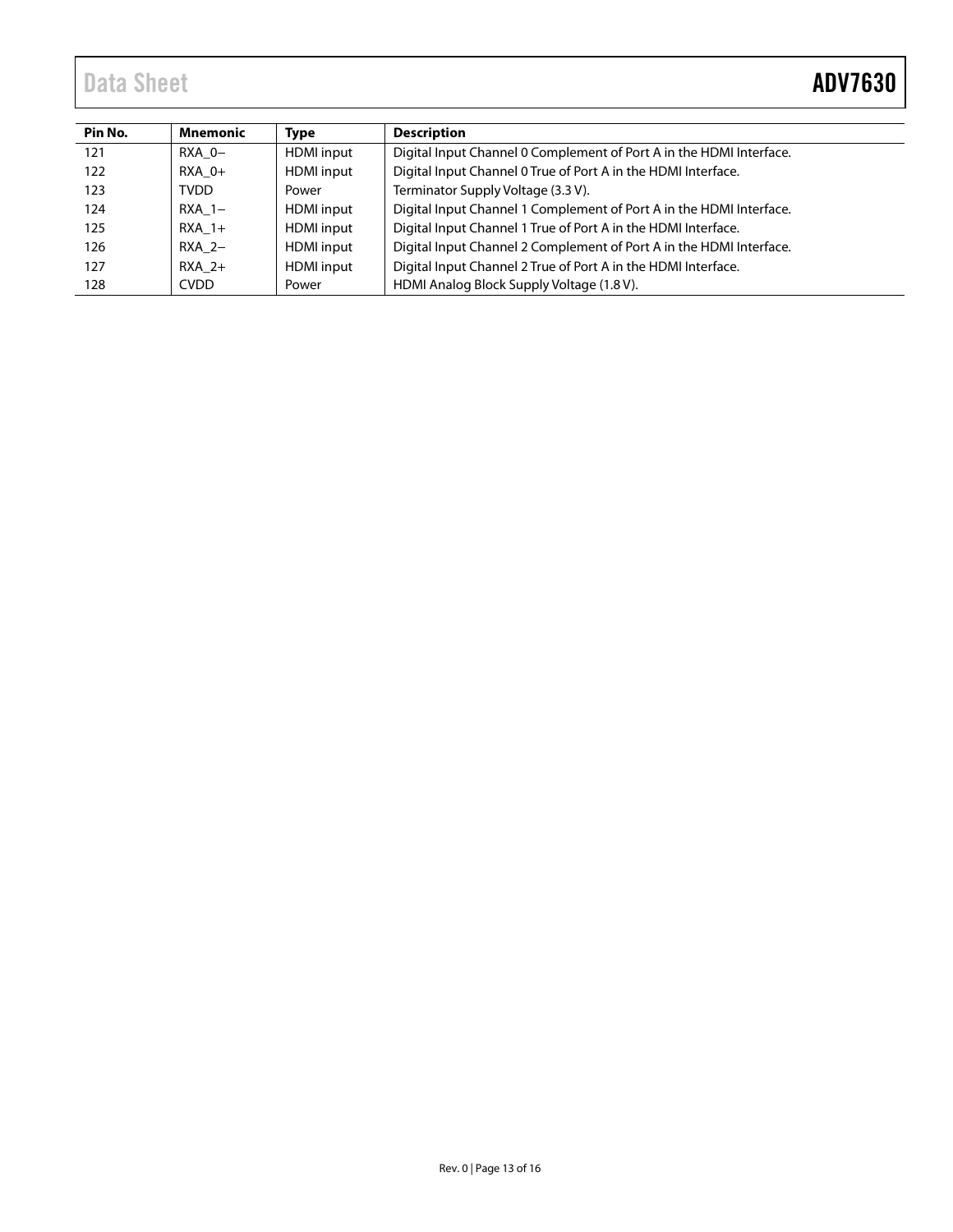# <span id="page-13-0"></span>POWER SUPPLY RECOMMENDATION

## <span id="page-13-1"></span>**POWER-UP SEQUENCE**

The power-up sequence of the [ADV7630](http://www.analog.com/ADV7630) is as follows:

- 1. Hold RESET low.
- 2. Bring up the 3.3 V supplies (DVDDIO, TVDD, SYS\_3P3V).
- 3. A minimum delay of 20 ms is required from the point at which the 3.3 V supplies reaches the minimum recommended value (3.14 V) before powering up the 1.8 V supplies.
- 4. Bring up the 1.8 V supplies (DVDD, TXA\_PVDD, TXB\_PVDD, CVDD, TX\_AVDD). These should be powered up together, that is, there should be a difference of less than 0.3 V between them.
- 5. RESET can be pulled high after supplies have been powered up.
- 6. A complete reset is recommended after power-up. This can be performed by the system microcontroller.

## <span id="page-13-2"></span>**POWER-DOWN SEQUENCE**

The [ADV7630](http://www.analog.com/ADV7630) supplies can be de-asserted simultaneously as long as a higher rated supply does not go below a lower rated supply.



*Figure 6. Supply Power-Up Sequence*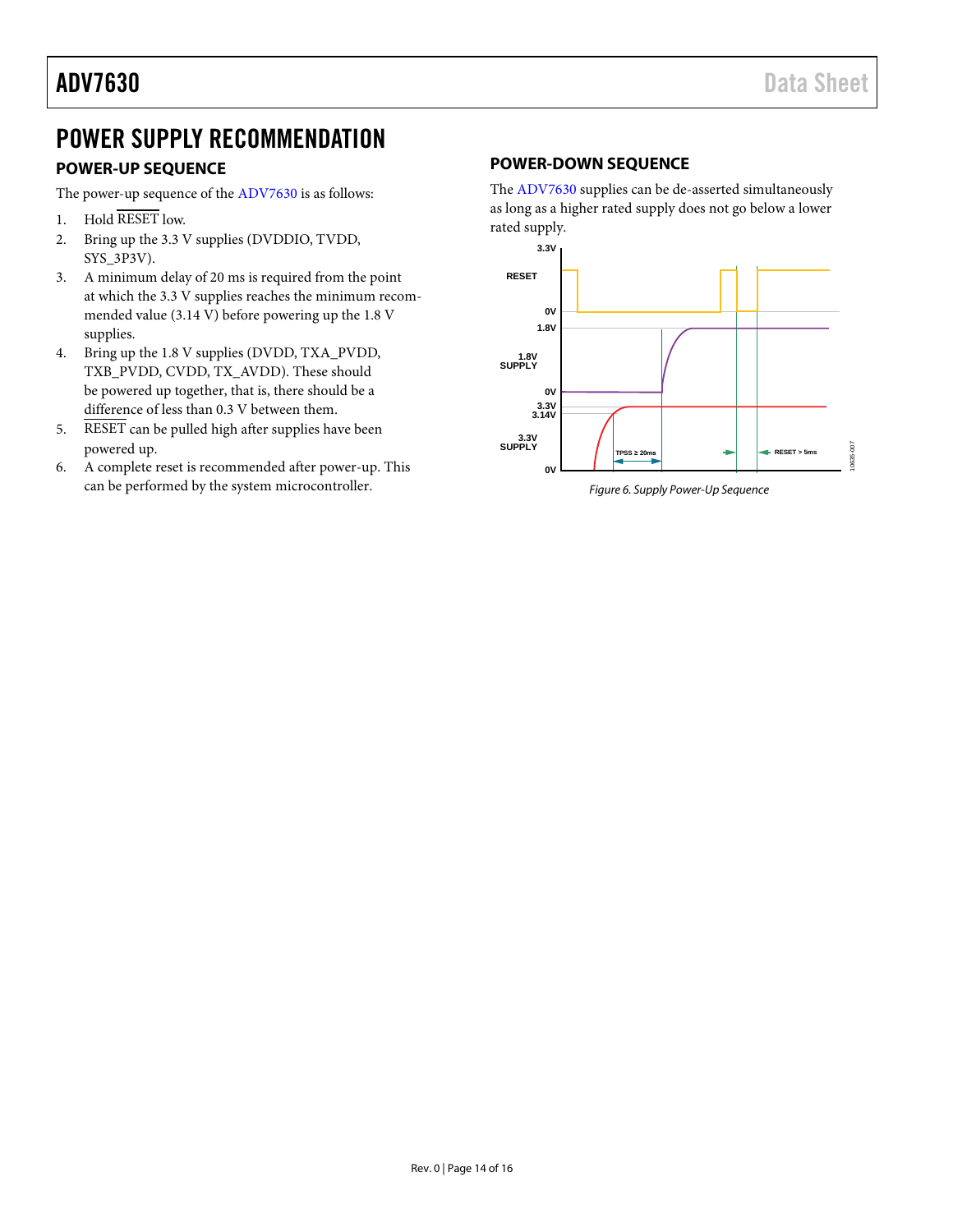# <span id="page-14-0"></span>FUNCTIONAL OVERVIEW **HDMI RECEIVER**

<span id="page-14-1"></span>The [ADV7630](http://www.analog.com/ADV7630) incorporates a 1:2 HDMI splitter with 4:1 multiplexed input receiver that supports all mandatory and many optional 3D formats, HDTV formats up to 1080p, and all display resolutions up to UXGA (1600  $\times$  1200 at 60 Hz).

The inclusion of HDCP allows th[e ADV7630](http://www.analog.com/ADV7630) to receive encrypted video content. The HDMI interface of th[e ADV7630](http://www.analog.com/ADV7630) allows for the reception of two parallel and independent video streams including authentication of a video receiver, decryption of encoded data at the receiver, and the maintenance of that authentication during transmission, as specified by the HDCP 1.4 protocol.

The HDMI-compatible receiver on the [ADV7630](http://www.analog.com/ADV7630) incorporates an equalizer that compensates for the high frequency losses inherent in HDMI and DVI cabling, especially at longer lengths and higher frequencies. It is capable of equalizing for cable lengths up to 30 meters to achieve robust receiver performance.

XpressView fast switching can be implemented with full HDCP authentication available on the background port.

HDMI receiver features include:

- 1:2 HDMI splitter
- 4:1 HDMI input mux
- 3D format support
- 225 MHz HDMI receiver
- Integrated equalizer for cable lengths up to 30 meters
- HDCP 1.4 also on background ports
- Internal HDCP keys
- 36-/30-bit Deep Color support
- Repeater support
- Internal EDID RAM
- Hot plug assert output pin for each HDMI port
- CEC controller

### <span id="page-14-2"></span>**HDMI TRANSMITTER**

The [ADV7630](http://www.analog.com/ADV7630) features two HDMI transmitters: TXA and TXB. Both transmitters support 3D TV formats as well as all HDTV formats up to 1080p 36-bit Deep Color. The TXA and TXB transmitters have separate DDC lines to allow reading EDID data and performing HDCP operations authentication with two independent HDMI sinks.

Both transmitters feature an on-chip microprocessor unit  $(MPU)$  with an I<sup>2</sup>C master to perform HDCP operations and EDID reading operations.

## <span id="page-14-3"></span>**I 2 C INTERFACE**

The [ADV7630](http://www.analog.com/ADV7630) supports a 2-wire serial (I<sup>2</sup>C-compatible) microprocessor bus driving multiple peripherals. The [ADV7630](http://www.analog.com/ADV7630) is controlled by an external  $I<sup>2</sup>C$  master device, such as a microcontroller.

### <span id="page-14-4"></span>**OTHER FEATURES**

Other features include the following:

- Fully qualified software libraries, driver, and application
- Programmable interrupt request output pin (INT1)
- Chip select
- Temperature range:  $0^{\circ}$ C to  $70^{\circ}$ C
- 14 mm × 14 mm, Pb-free 128-lead TQFP with exposed pad